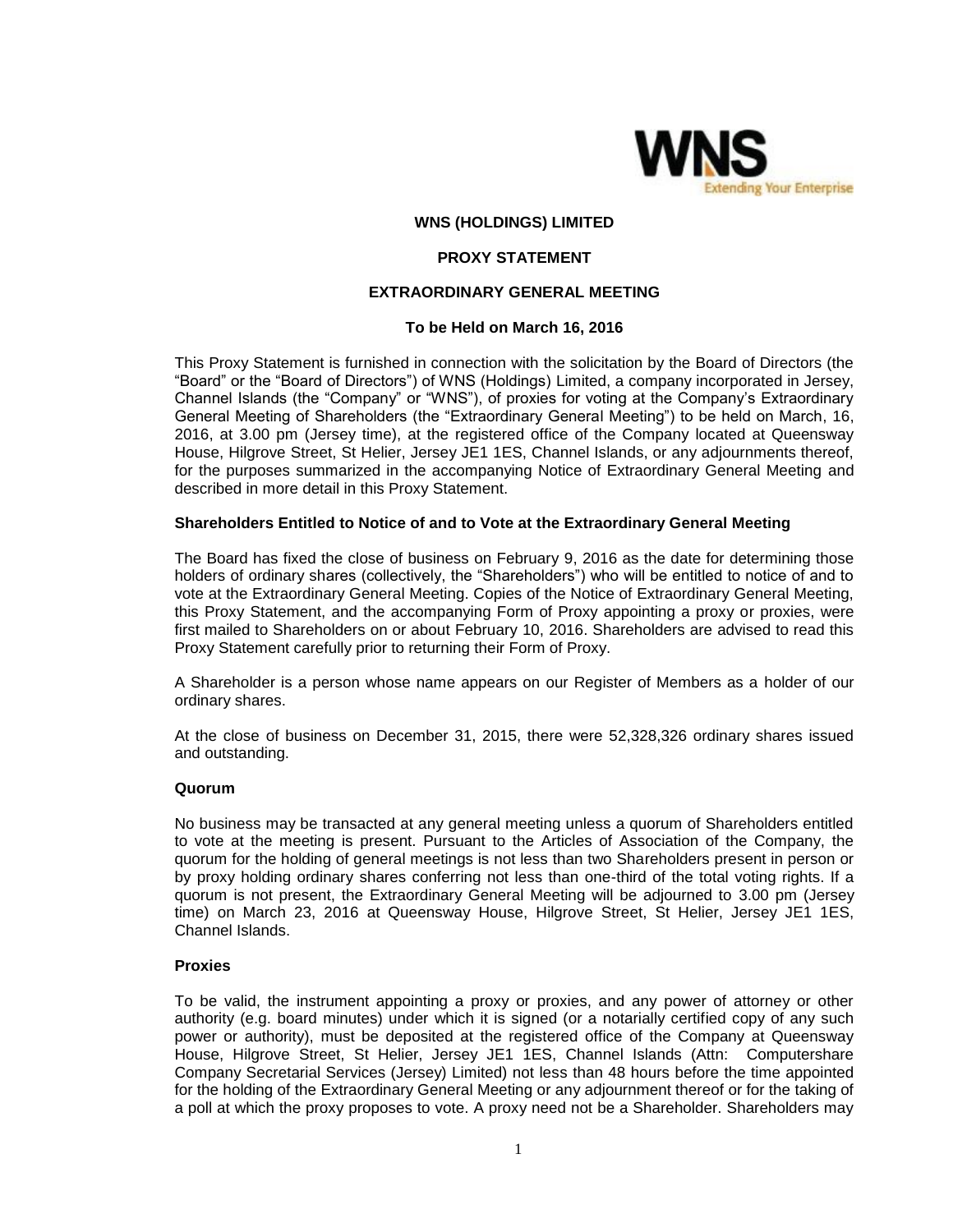appoint any member of the Board or any other person as their proxy. The appointment of a proxy will not prevent a Shareholder from subsequently attending and voting at the meeting in person.

A Shareholder may appoint more than one person to act as his proxy and each such person shall act as proxy for the Shareholder for the number of ordinary shares specified in the instrument appointing the person as proxy. If a Shareholder appoints more than one person to act as his proxy, each instrument appointing a proxy shall specify the number of ordinary shares held by the Shareholder for which the relevant person is appointed his proxy. Each duly appointed proxy has the same rights as the Shareholder by whom he was appointed to speak at a meeting and vote at a meeting in respect of the number of ordinary shares held by the Shareholder for which he was appointed as proxy.

A proxy may be revoked by: (i) giving the Company notice in writing deposited at our registered office at Queensway House, Hilgrove Street, St Helier, Jersey JE1 1ES, Channel Islands (Attn: Computershare Company Secretarial Services (Jersey) Limited) before the commencement of the Extraordinary General Meeting or any adjournment thereof or for the taking of a poll at which the proxy proposes to vote; (ii) depositing a new Form of Proxy with the Company Secretary before the commencement of the Extraordinary General Meeting or any adjournment thereof or for the taking of a poll at which the proxy proposes to vote (although it should be noted that the new Form of Proxy will only be a valid proxy, as opposed to being capable of revoking an earlier Form of Proxy, if deposited not less than 48 hours before the time appointed for the Extraordinary General Meeting or any adjournment thereof or for the taking of a poll at which the proxy proposes to vote); or (iii) the shareholder attending in person and voting on a poll. No instrument appointing a proxy shall be revoked by the appointing Shareholder attending and participating in a meeting, unless the appointing Shareholder votes on a poll at the meeting in respect of the ordinary shares for which the relevant proxy is appointed his proxy.

A body corporate which is a Shareholder entitled to attend and vote at the Extraordinary General Meeting may authorize a person to act as its representative at the Extraordinary General Meeting in respect of all or a particular number of the shares held by the Shareholder. A body corporate which is a Shareholder may appoint more than one person to act as its representative. If a body corporate which is a Shareholder appoints more than one person to act as its representative, each resolution (and each instrument of appointment) shall specify the number of shares held by the Shareholder for which the relevant person is appointed its representative. For the avoidance of doubt, a body corporate which is a Shareholder may appoint (in addition to the representatives (if any) appointed by it) any number of persons to act as its proxy at the Extraordinary General Meeting in respect of all or a particular number of the shares held by the Shareholder. A person duly authorized to act as a representative of a body corporate which is a Shareholder shall be entitled to exercise on behalf of the Shareholder the same powers (in respect of the number of shares held by the Shareholder for which the relevant person is appointed its representative) as the Shareholder could exercise. If a Shareholder which is a body corporate appoints more than one representative (but subject to the voting instructions (if any) given by the Shareholder), no representative need cast all the votes used by him in respect of any resolution in the same way as any other representative or any proxy appointed by the Shareholder.

#### **Voting**

On a show of hands, every Shareholder present in person or by proxy shall have one vote and on a poll, every Shareholder present in person or by proxy shall have one vote for each ordinary share held or represented. On a poll, a Shareholder entitled to more than one vote need not use all his votes or cast all the votes he uses in the same way. A resolution put to the vote of Shareholders at the Extraordinary General Meeting will be decided on a show of hands unless a poll is demanded by the Chairman of the Extraordinary General Meeting or a Shareholder present in person or by proxy and entitled to vote at the Extraordinary General Meeting. In the case of joint holders only one of them may vote and in the absence of election as to who is to vote, the vote of the holder whose name appears first in order in the Register of Members, whether in person or by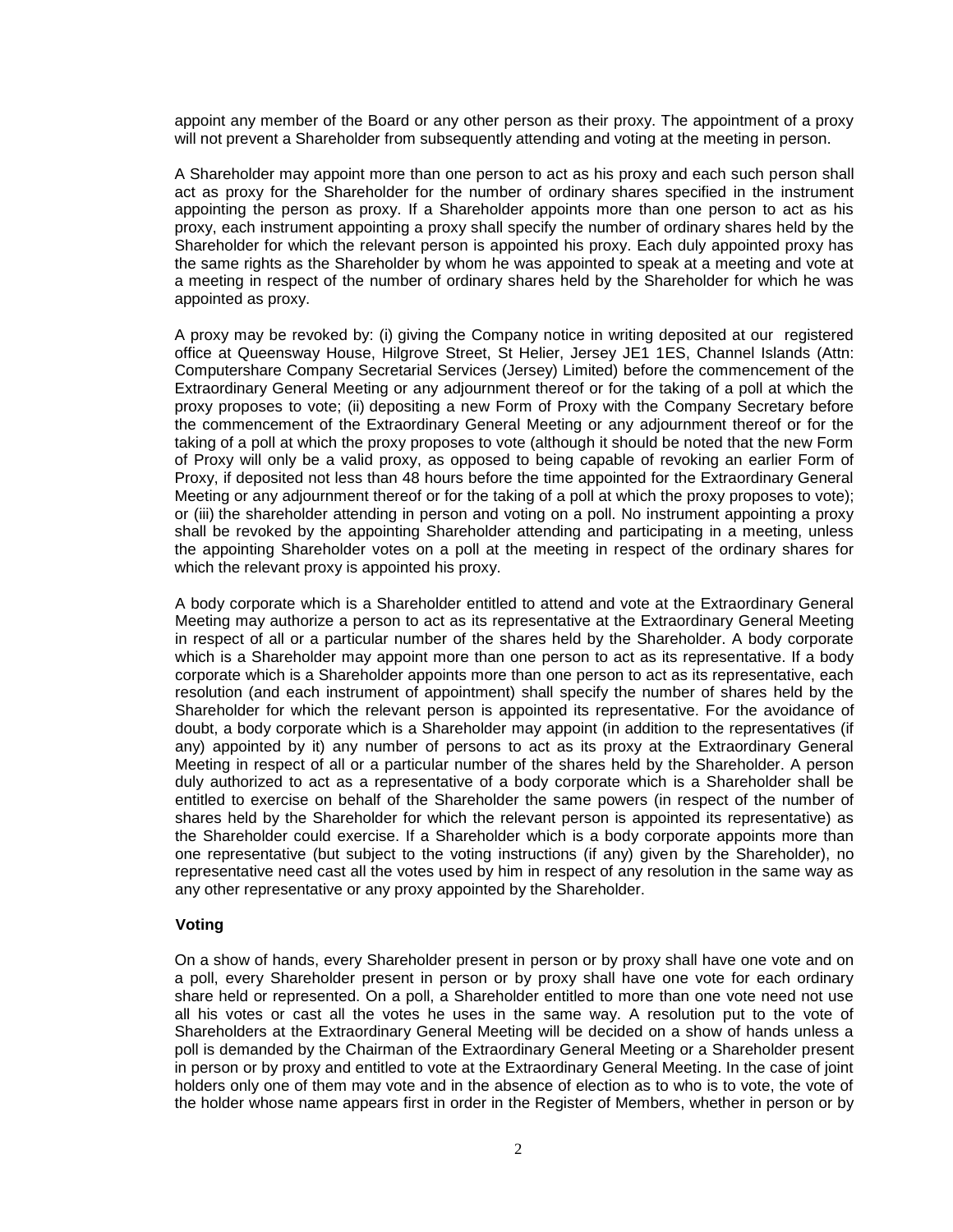proxy will be accepted to the exclusion of the votes of the other joint holders.

Ordinary shares represented by a duly executed instrument appointing a proxy or proxies that is deposited with the Company at our registered office at Queensway House, Hilgrove Street, St Helier, Jersey JE1 1ES, Channel Islands (Attn: Computershare Company Secretarial Services (Jersey) Limited), at least 48 hours before the time appointed for the Extraordinary General Meeting will be voted at the Extraordinary General Meeting in accordance with Shareholders' instructions contained in such instrument.

The resolution is proposed as a special resolution. On a show of hands, the special resolution to be proposed at the Extraordinary General Meeting will be duly passed by the affirmative vote of a majority of not less than two thirds of Shareholders present in person or by proxy and voting at the Extraordinary General Meeting. If a poll is demanded in the manner described above, the special resolution to be proposed at the Extraordinary General Meeting for which voting by poll is demanded will be duly passed by the affirmative vote of a majority of not less than two thirds of votes cast at the Extraordinary General Meeting for each ordinary share held or represented, with each Shareholder present in person or by proxy having one vote for each ordinary share held or represented. In the event of an equality of votes, whether upon a show of hands or on a poll, the Chairman of the Extraordinary General Meeting shall not be entitled to a second or casting vote.

## **Cost of Soliciting Proxies**

The entire cost of the solicitation of proxies for the Extraordinary General Meeting will be borne by WNS.

In this Proxy Statement, references to "\$" or "US\$" mean United States dollars, the legal currency of the United States and references to "£" and pence refer to the legal currency of Jersey, Channel Islands.

## **SUMMARY OF PROPOSAL**

At the Extraordinary General Meeting, Shareholders will be requested to vote on the proposal to authorize the purchase of American Depositary Shares ("ADSs"), each representing one ordinary share of the Company, effective for thirty six (36) months from the date of passing of this resolution subject to a minimum and maximum price and an aggregate limit on the ADSs to be purchased (the "Repurchase Plan").

# **PROPOSAL**

"That the Company be and is hereby generally and unconditionally authorized:

- a) pursuant to Article 57 of the Companies (Jersey) Law 1991, as amended, to make market purchases of American Depositary Shares ("ADSs"), each representing one ordinary share with a par value of 10 pence per share in the capital of the Company ("Ordinary Share"), provided that:
	- i) the maximum number of ADSs hereby authorized to be purchased under this authority is 3.3 million;
	- ii) the minimum price, exclusive of any expenses, which may be paid for an ADS is US\$10;
	- iii) the maximum price, exclusive of any expenses, which may be paid for an ADS shall be US\$50;
	- iv) the authority hereby conferred shall expire at the end of thirty six (36) months from the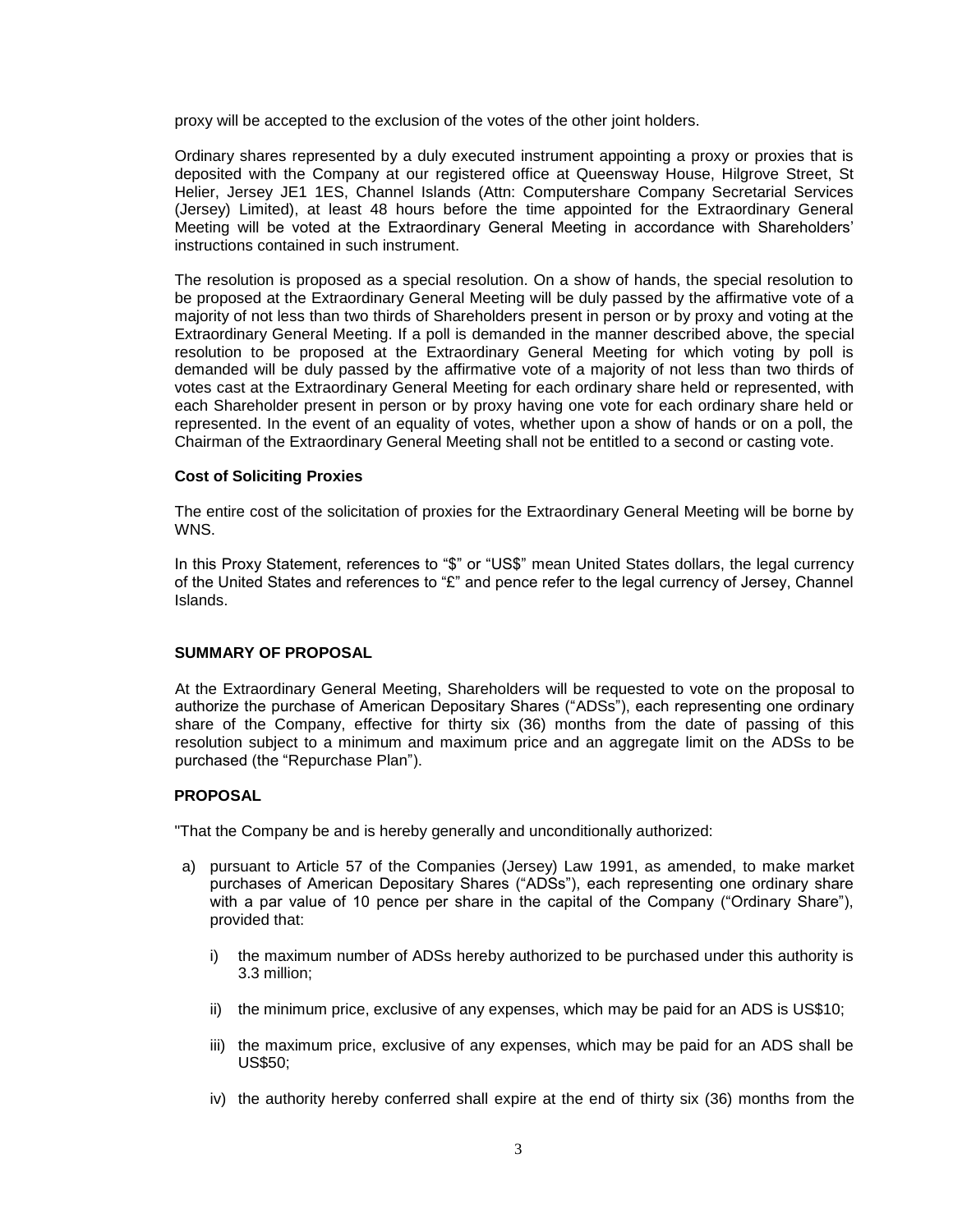date of passing of this resolution; and

b) pursuant to Article 58A of the Companies (Jersey) Law 1991, as amended, to hold as treasury shares any Ordinary Shares purchased pursuant to a purchase of ADSs under the authority conferred by paragraph (a) of this resolution."

## **DESCRIPTION OF THE REPURCHASE PLAN**

Currently, the Company's authorized share capital is £6,100,000 divided into 60,000,000 ordinary shares and 1,000,000 preferred shares of 10 pence each. Pursuant to Article 57 of the Companies (Jersey) Law, 1991 as amended (the "**Law"**), a company may purchase its own ordinary shares or depositary certificates in respect of such shares. However, the Law also sets out a number of limitations on the terms of such purchases. A purchase under Article 57 of the Law is required by law to be sanctioned by a special resolution of the Company, i.e. a resolution that is passed by at least two-thirds of the shares voted in person or by proxy at the Extraordinary General Meeting.

## *Limit on Allowed Purchases under the Repurchase Plan*

The total number of ADSs hereby authorized to be purchased under this authority is 3.3 million, representing approximately 6.3% of the Company's ordinary shares issued and outstanding as of December 31, 2015.

# *Duration of the Repurchase Plan*

The authority conferred by the Shareholders authorizing the Repurchase Plan shall expire at the end of thirty six (36) months from the date of passing of this resolution.

## *Purchase Price*

The minimum price for purchases under the Repurchase Plan, exclusive of any expenses, which may be paid for ADS is US\$10. The maximum price for purchases under the Repurchase Plan, exclusive of any expenses, which may be paid for ADS shall be US\$ 50.

## *Manner of Purchases of ADSs and Implementation of Repurchase Plan*

ADSs will be purchased by way of market purchases on the New York Stock Exchange or any other stock exchange on which our ADSs are listed and are quoted at the time of purchase through one or more duly licensed broker(s) appointed by us for that purpose. We intend to effect all purchases made under the Repurchase Plan in accordance with Rule 10b-18 promulgated under the Securities Exchange Act of 1934, as amended, the applicable listing rules of the New York Stock Exchange, and all other applicable laws and regulations in effect from time to time. The Board of Directors has authorized the Group Chief Executive Officer or the Group Chief Financial Officer to appoint one or more broker(s) to implement the Repurchase Plan. The implementation of the Repurchase Plan by the appointed broker(s) shall also be as directed by members of the Board of Directors, the Group Chief Executive Officer, or the Group Chief Financial Officer of the Company from time to time.

The Board of Directors has authorized each member of our Board of Directors, the Group Chief Executive Officer and the Group Chief Financial Officer, acting singly, to, on behalf of the Company, prepare, execute and file or submit all necessary notifications, forms and agreements as may be required by The New York Stock Exchange, the Securities and Exchange Commission, the Jersey Financial Services Commission or other regulatory agencies, or which they consider desirable, in connection with the Repurchase Plan.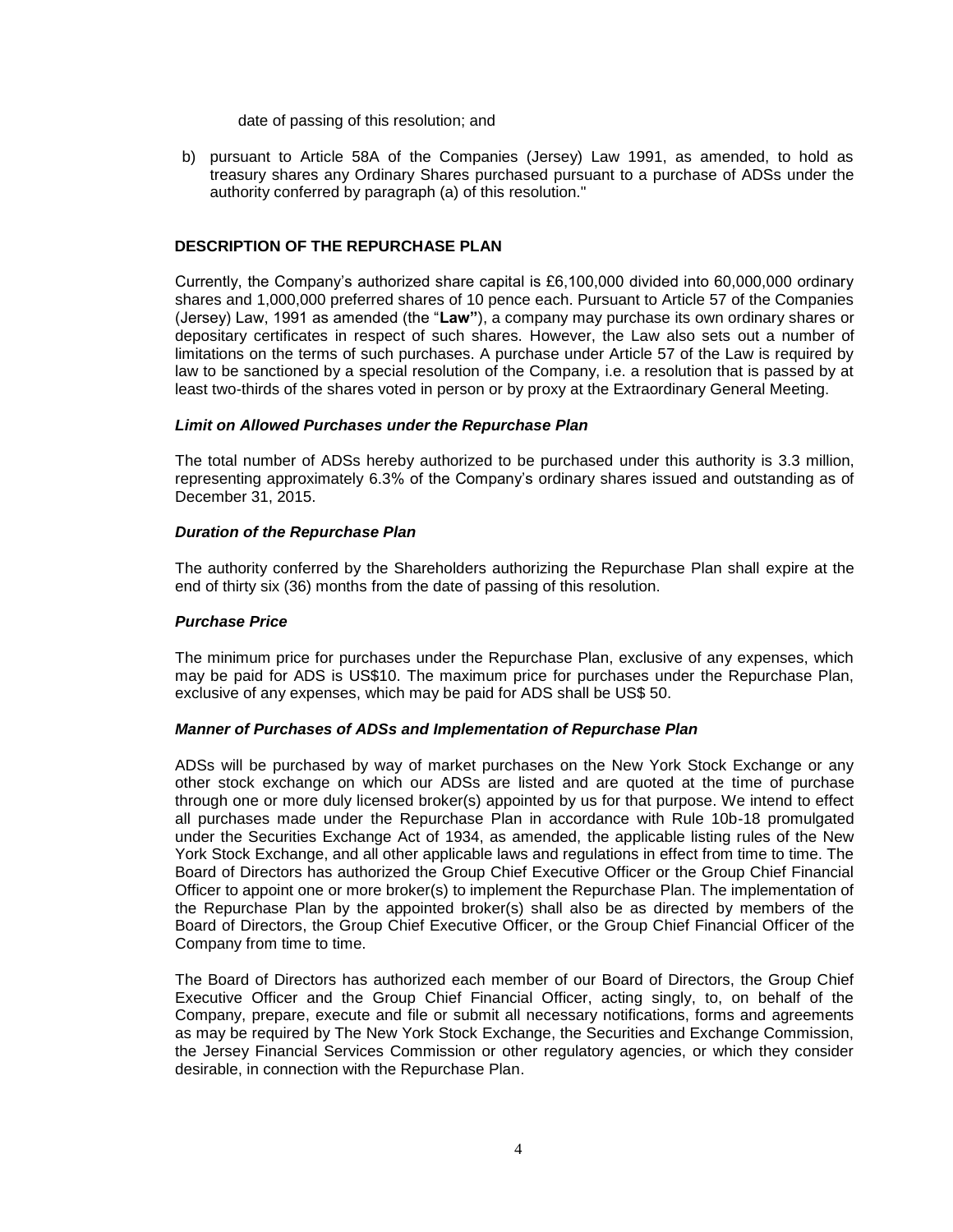#### *Treasury Shares*

Under the Law, a company may hold as treasury shares any of the ordinary shares it has redeemed or purchased, but may not exercise any voting rights attaching to such shares, make or receive any distribution in respect of such shares, nor exercise any other right in respect of such shares. Shares held as treasury shares may be cancelled, sold, transferred for the purposes of or under an employees' share scheme or held by the company without cancelling, selling or transferring them. A company may hold as treasury shares such number of shares in the company that it has redeemed or purchased under the Law as it thinks fit provided that another person holds at least one non-redeemable share in the company.

#### *Status of Purchased Ordinary Shares*

Any ordinary share that we purchase or acquire will be held by us as a treasury share.

#### *Source of Funds*

We intend to use our cash on hand to purchase our ordinary shares. Our directors do not propose to implement the Repurchase Plan in a manner and to such an extent that would materially affect our working capital requirements.

Pursuant to the Law, the directors of the Company authorizing the purchase of ADSs pursuant to the Repurchase Plan shall make a statement as to the solvency of the Company at the time of any purchase of ADSs pursuant to the Repurchase Plan in the form prescribed by the Law.

#### *Rationale for the Repurchase Plan*

We believe that the Repurchase Plan will benefit our shareholders by providing our directors with appropriate flexibility to repurchase Ordinary Shares if the directors believe that such repurchases would be in the best interests of our shareholders. Our decision to repurchase our Ordinary Shares from time to time will depend on our continuing assessment of then-current market conditions, our need to use available cash to fund our expansion, acquisitions and other strategic transactions, the level of our debt and the terms and availability of financing.

**The Board recommends a vote "FOR" the resolution to** authorize the purchase of ADSs, each representing one ordinary share of the Company, effective for thirty six (36) months from the date of passing of this resolution, subject to a minimum and maximum price and an aggregate limit on the ADSs to be purchased.

# **OTHER BUSINESS**

The Board does not presently intend to bring any other business before the Extraordinary General Meeting, and so far as is known to the Board, no matters will be brought before the Extraordinary General Meeting except as is specified in this Proxy Statement. As to any business that may properly come before the Extraordinary General Meeting, however, it is intended that proxies, in the form enclosed, will be voted in respect thereof in accordance with the judgment of those persons voting such proxies.

## **INCORPORATION BY REFERENCE**

The Securities and Exchange Commission (the "Commission") allows the Company to "incorporate by reference" into this Proxy Statement the information in documents the Company files with or submits to the SEC. This means that the Company can disclose important information to you by referring you